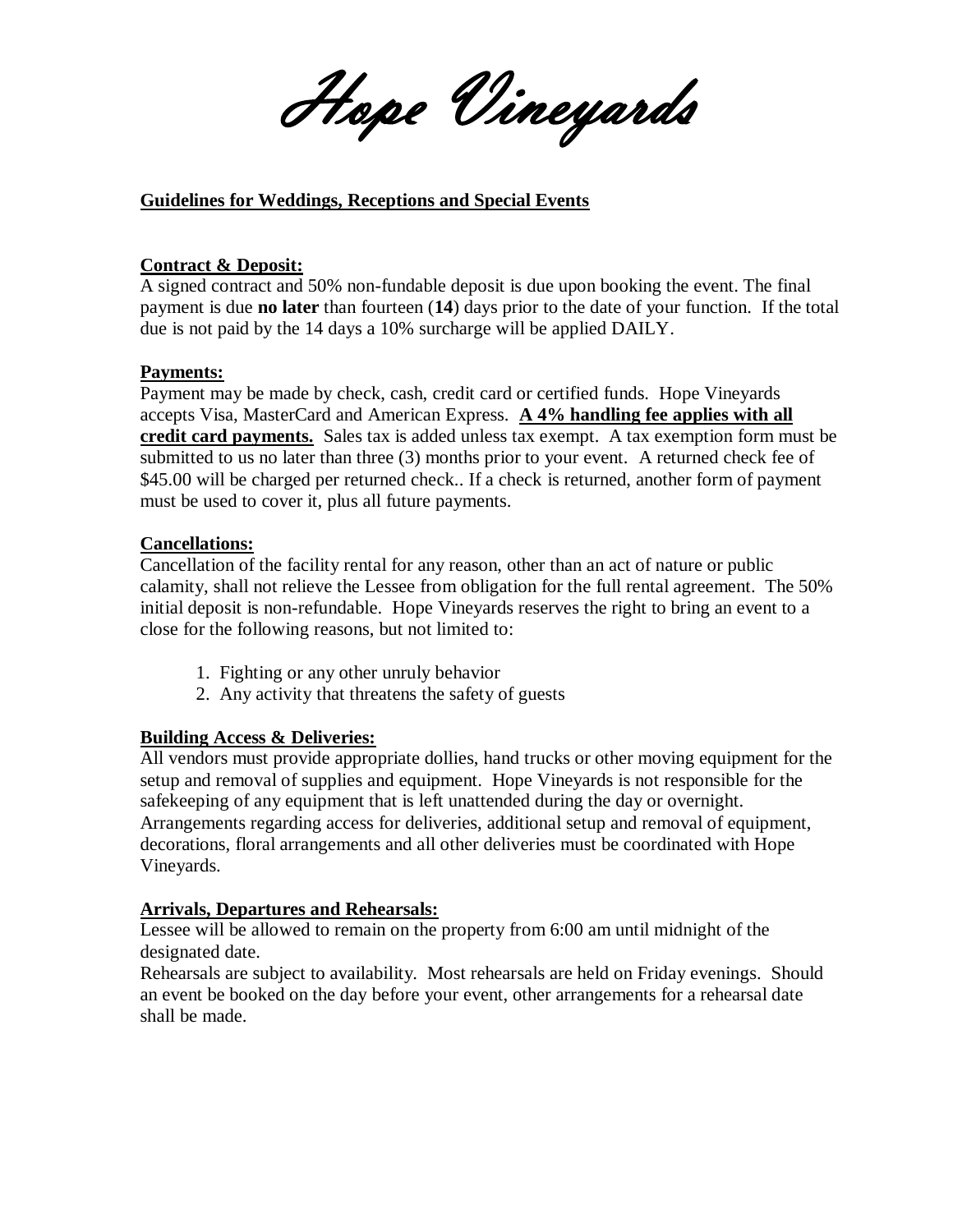#### **Event Duration/Extra Hours:**

The rental of the facility is for 12 hours. If you exceed the allotted time for your ceremony/reception, Hope Vineyards reserves the right to charge your credit card on file @ a rate of \$100 per hour.

#### **Damage Deposit:**

The Lessee will provide Hope Vineyards with credit card information in the event damages or extra cleaning is required on the premises, including, but not limited to the facility, bathrooms, furniture, decorations, outside areas, including landscaping and the cost to repair such damages. This includes bagging of all garbage and placed in the designated spot. You will be required to supply the credit card information **with** the contract. You will be notified in writing about any damages or extra cleaning (if required) incurred during your event. Lessee agrees to allow Hope Vineyards to charge these outstanding items to the credit card. The responsible party (to be identified at the signing of the contract), will be held liable for any and all damages to Hope Vineyards and its property caused by the guests, the wedding party, family members or vendors during the use of Hope Vineyards. If the facility is left in same condition as found, no charges will be incurred on the credit card.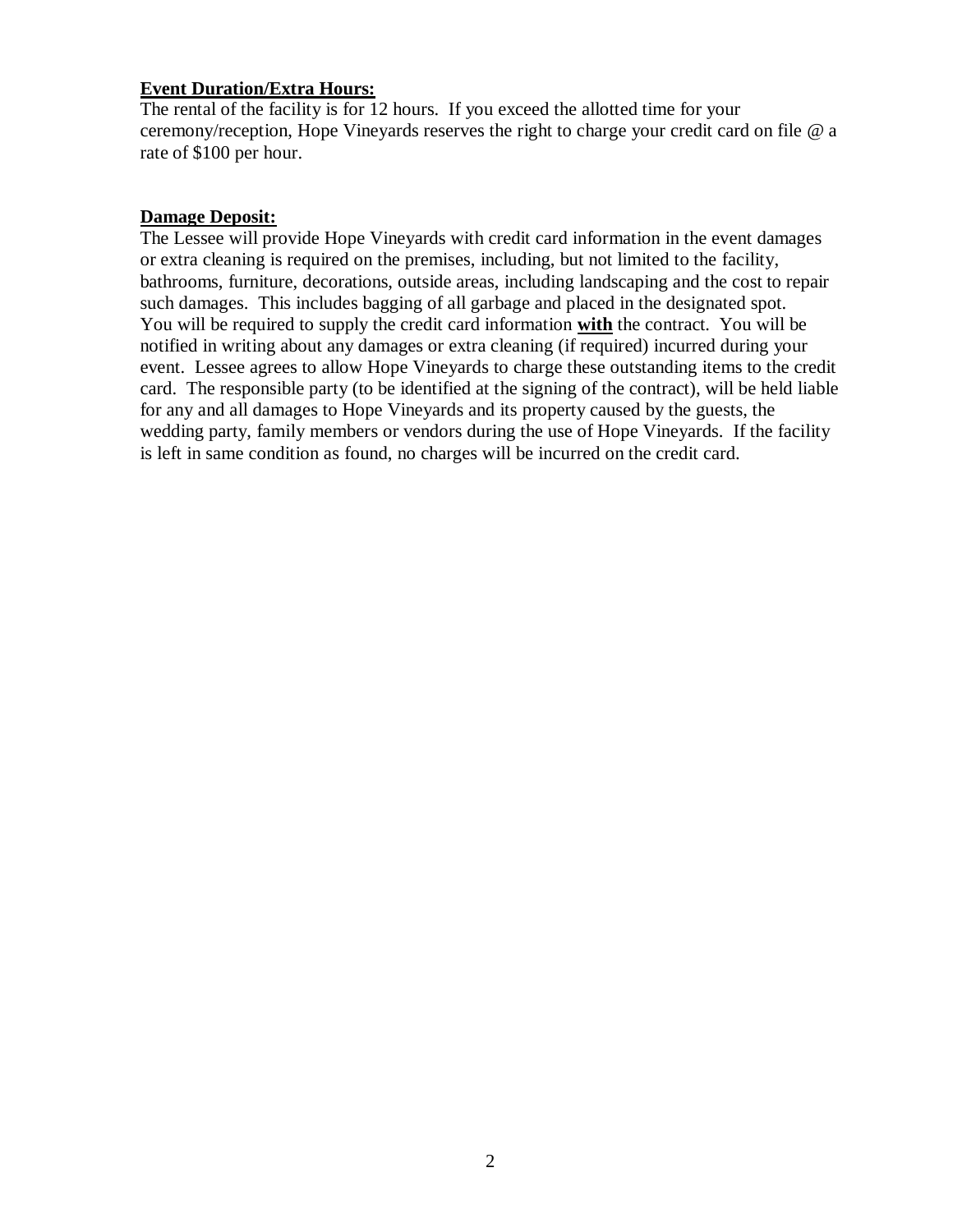#### **Contract for Hope Vineyards Event Rental**

I hereby agree to lease Hope Vineyards on \_\_\_\_\_\_\_\_\_\_\_\_\_\_\_\_\_\_\_\_\_\_\_\_\_\_\_\_\_\_\_\_\_\_\_\_for the amount below. Sales tax of 9.25% will be added.

- Facility (Includes Ceremony, rehearsal) \$1,400.00
- Facility For Rehearsal Dinner \$700.00
- $\Box$  Vineyard only \$600
- D Porta Potty \$100 each
- □ Tables/Chairs/Décor (see list) There is a \$50 charge if tables/chairs are brought in from another source.

The Lessee is totally responsible for fulfillment of this contract and understands that any damage to the premises, failure to vacate the facility within the appointed time, extra cleaning, cancellation of a booking prior to the schedule event, or any other violation of the guidelines may result in additional charges, including, but not limited to, legal fees to recover damages.

Lessee is also responsible for all items brought into Hope Vineyards and will indemnify and hold Hope Vineyards harmless for any power outages, equipment failures, poor weather conditions or any act of God resulting in, but not limited to, the destruction of the building and property.

Lessee agrees to hold Hope Vineyards harmless and indemnify it from any claims for injuries or any other types of claims or demands from any person or entity.

The Lessee has read a copy of the guidelines for facility rental and assumes full responsibility for seeing that all family members, guests and vendors adhere to those guidelines.

All terms set forth under "Guidelines for Weddings, Receptions and Special Events" above are adapted herein.

| Signed this $\_\_\_\_\_\_\_$ day of $\_\_\_\_\_\_\_\_\_$ | 20 |
|----------------------------------------------------------|----|
|                                                          |    |
| Phone: Email:                                            |    |
|                                                          |    |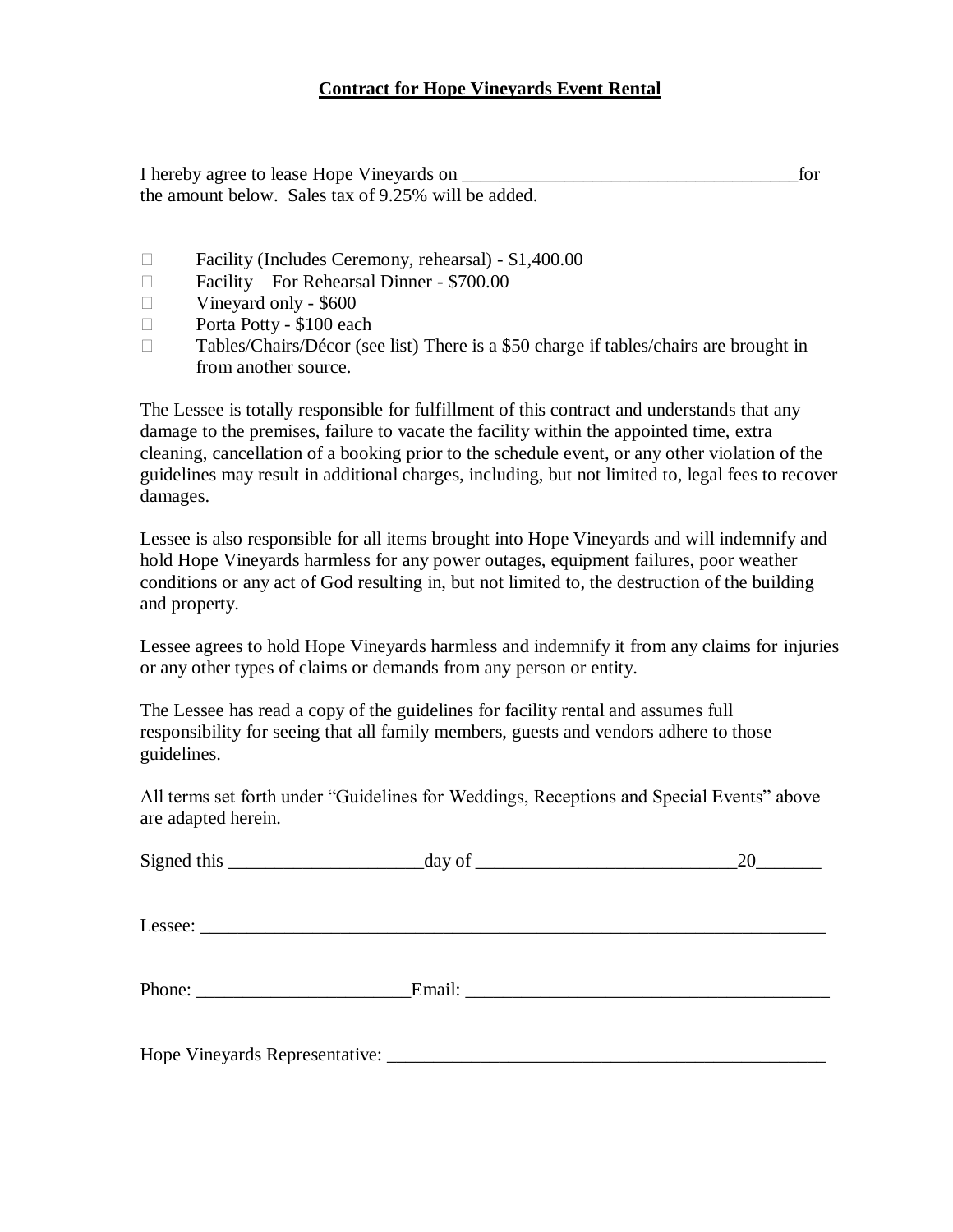#### **Hope Vineyards Deposit Record & Credit Card Guarantee**

## **\*\*PLEASE MAKE SURE THIS IS FILLED OUT COMPLETELY\*\***

| Signature as it appears on Credit Card of Responsible Party: |  |  |
|--------------------------------------------------------------|--|--|

\_\_\_\_\_\_\_\_\_\_\_\_\_\_\_\_\_\_\_\_\_\_\_\_\_\_\_\_\_\_\_\_\_\_\_\_\_\_\_\_\_\_\_\_\_\_\_\_\_\_\_\_\_\_\_\_\_\_

\*\* The credit card number will be charged for the full amount owed (we add 4% for all credit card charges):

1) If the entire amount due has not been paid (14) fourteen days prior to the event.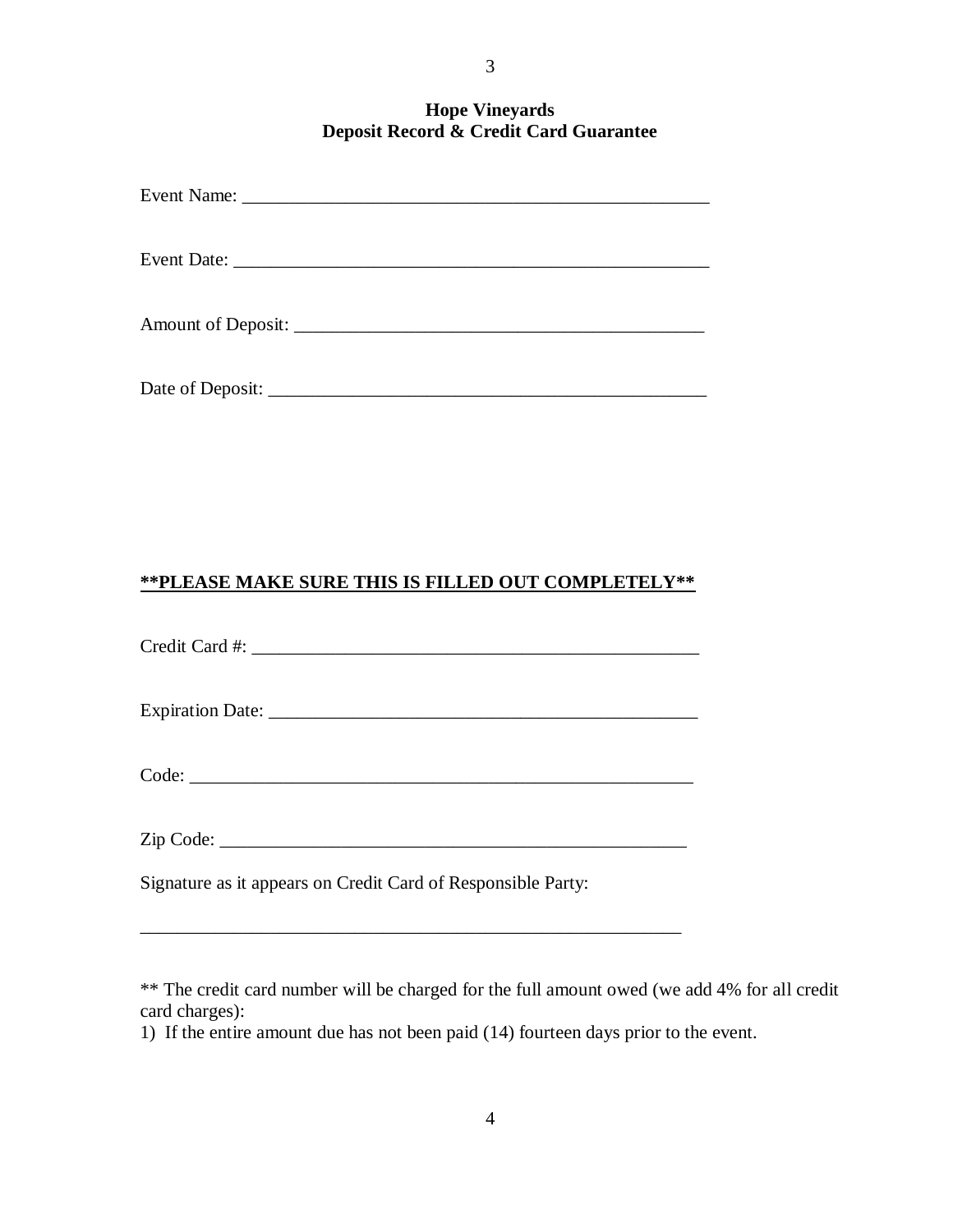# *Hope Vineyards*

*\_\_\_\_\_\_\_\_\_\_\_\_\_\_\_\_\_\_\_\_\_\_\_\_\_\_\_\_\_\_\_\_\_\_\_\_\_\_\_\_\_\_\_\_\_\_\_\_\_\_\_\_\_\_\_\_\_\_\_\_\_\_\_\_\_\_* Alcohol and Release of Liability Form

Hope Vineyards does not sell or serve alcoholic beverages. We will allow you and your guests to bring in alcohol, under the circumstances, that Hope Vineyards will not be held accountable for any injuries sustained by either you or any of your guests while under the influence of alcohol. Also, we do not allow any underage drinking or offensive behavior while on the premises of Hope Vineyards. By signing below, you agree that you will be held accountable for any and all injuries sustained here at Hope Vineyards and that you participate at your own risk. If we see or suspect any underage drinking is occurring, you and your party will be asked to leave immediately. Due to excess amounts of sweat and water, ALL kegs (inside building) must be kept cold in Kegorator or something similar. If not, then keg must be kept outside on the patio.

I, \_\_\_\_\_\_\_\_\_\_\_\_\_\_\_\_\_\_\_\_\_\_\_\_\_\_\_\_\_\_\_\_\_\_\_\_ acknowledge the above information is true and correct. I understand and accept the terms and conditions, alcohol policy, fees and charges of Hope Vineyards. I waive and release any and all claims whatsoever arising from my participation in Hope Vineyards Events or Services.